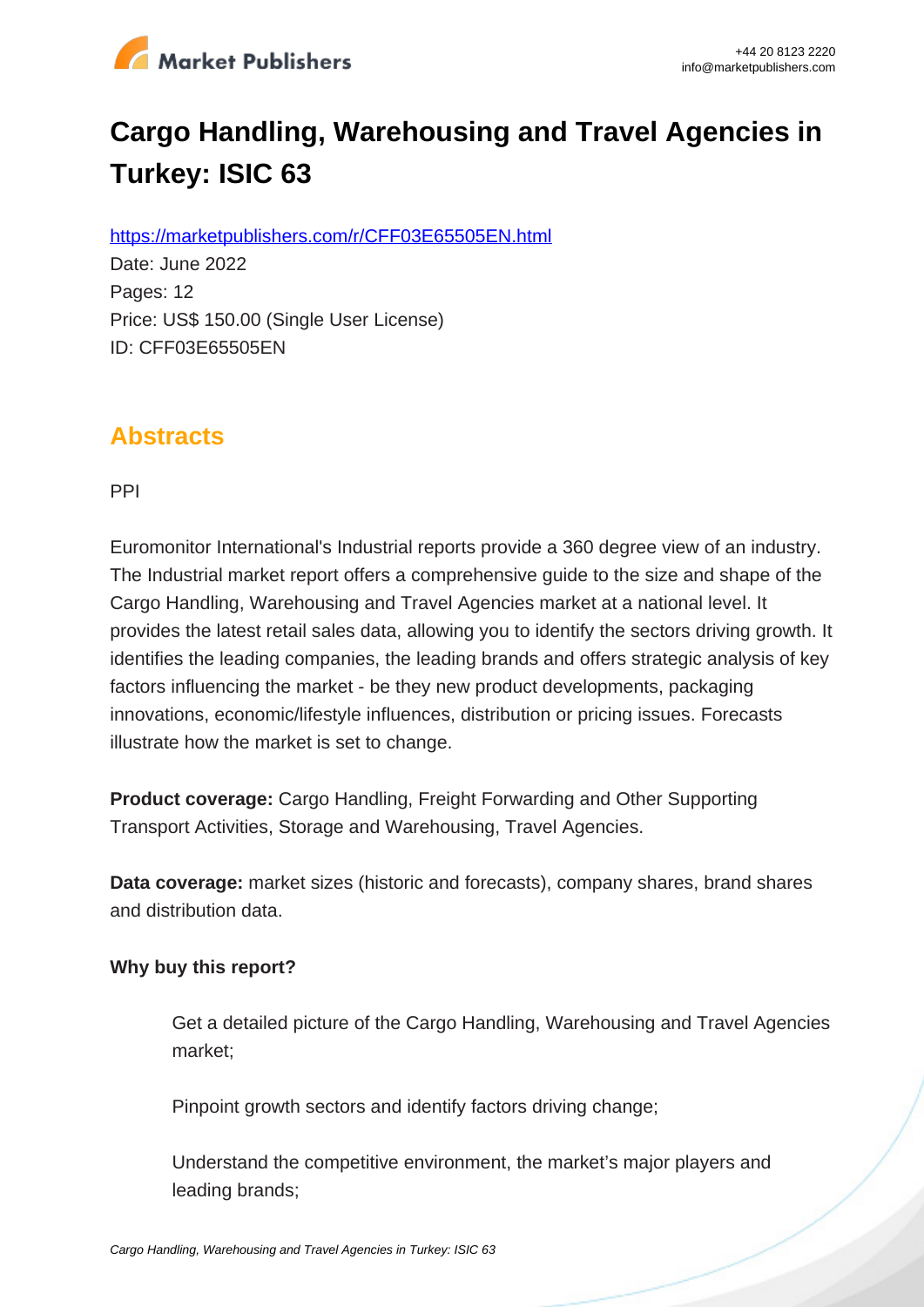

Use five-year forecasts to assess how the market is predicted to develop.

Euromonitor International has over 40 years' experience of publishing market research reports, business reference books and online information systems. With offices in London, Chicago, Singapore, Shanghai, Vilnius, Dubai, Cape Town, Santiago, Sydney, Tokyo and Bangalore and a network of over 800 analysts worldwide, Euromonitor International has a unique capability to develop reliable information resources to help drive informed strategic planning.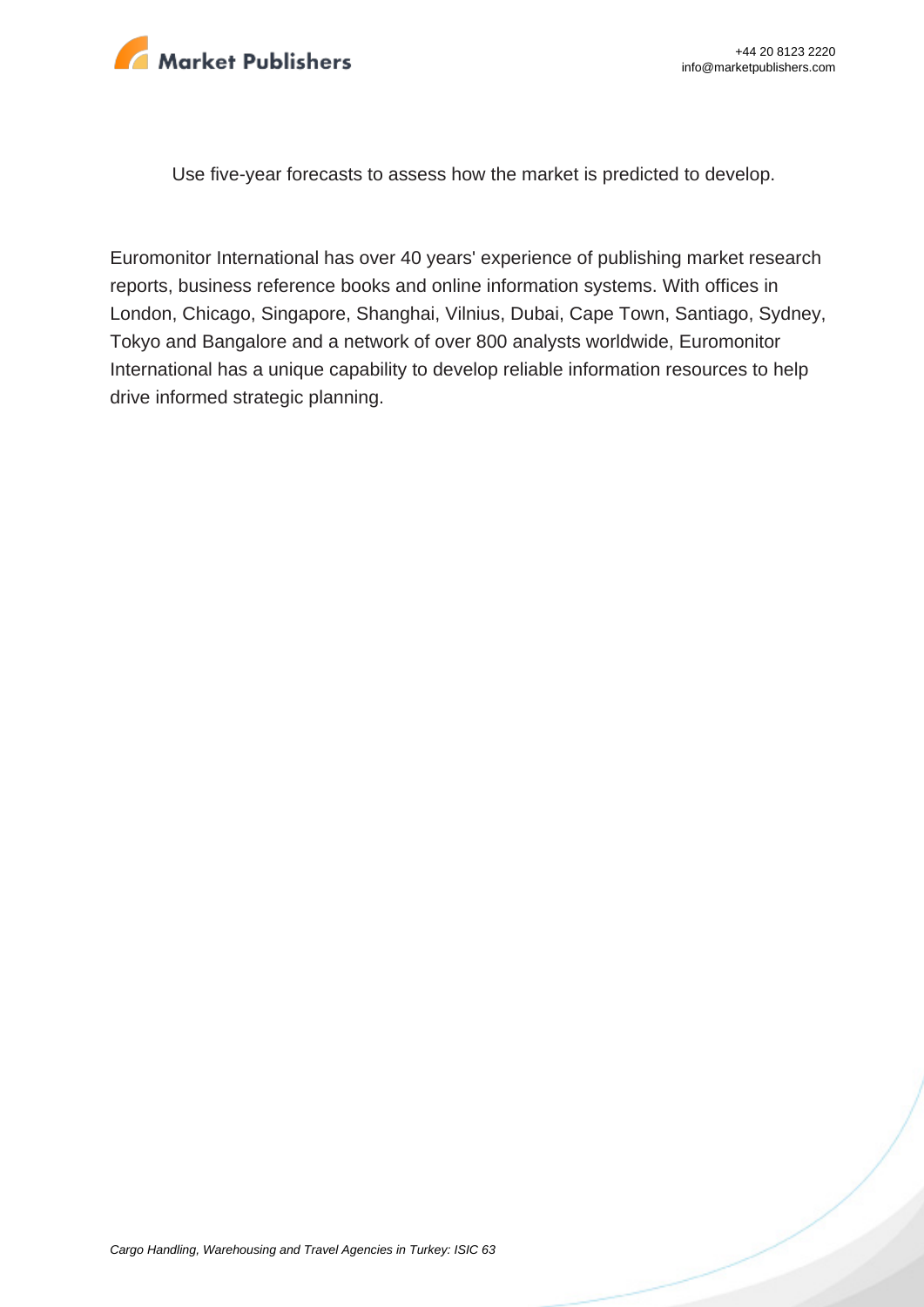

## **Contents**

CARGO HANDLING, WAREHOUSING AND TRAVEL AGENCIES IN TURKEY: ISIC 63 **HEADLINES** INDUSTRY OVERVIEW TURNOVER SCORECARD Summary 1 Scorecard of Turnover Pillar 2021 CHART 1 Turnover Regional Comparison 2021 CHART 2 Turnover per Capita Regional Comparison 2021 CHART 3 Turnover Growth Regional Comparison 2016-2026 CHART 4 Turnover 2016-2026 CHART 5 Turnover by Category 2016-2021 CHART 6 Turnover by Category 2021-2026 CHART 7 Turnover per Employee 2016-2021 COST STRUCTURE CHART 8 Cost Structure 2016-2021 CHART 9 Profit and Profit Margin 2016-2021 CHART 10 Average Salary 2016-2021 CHART 11 Labour Costs and Employee Productivity Comparison 2016-2021 CHART 12 Market Structure by Buyer 2016-2021 FIRMOGRAPHICS CHART 13 Number of Companies by Size 2016/2021 CHART 14 Competitive Landscape Structure by Company Size 2016/2021 CHART 15 Top Companies' Ranking 2016-2021 and % of Turnover 2021 ATTRACTIVENESS INDEX CHART 16 Attractiveness Index in Selected Industries 2021 ECONOMIC CONTEXT AND LABOUR MARKET Summary 2 Economic Context and Labour Market 2021